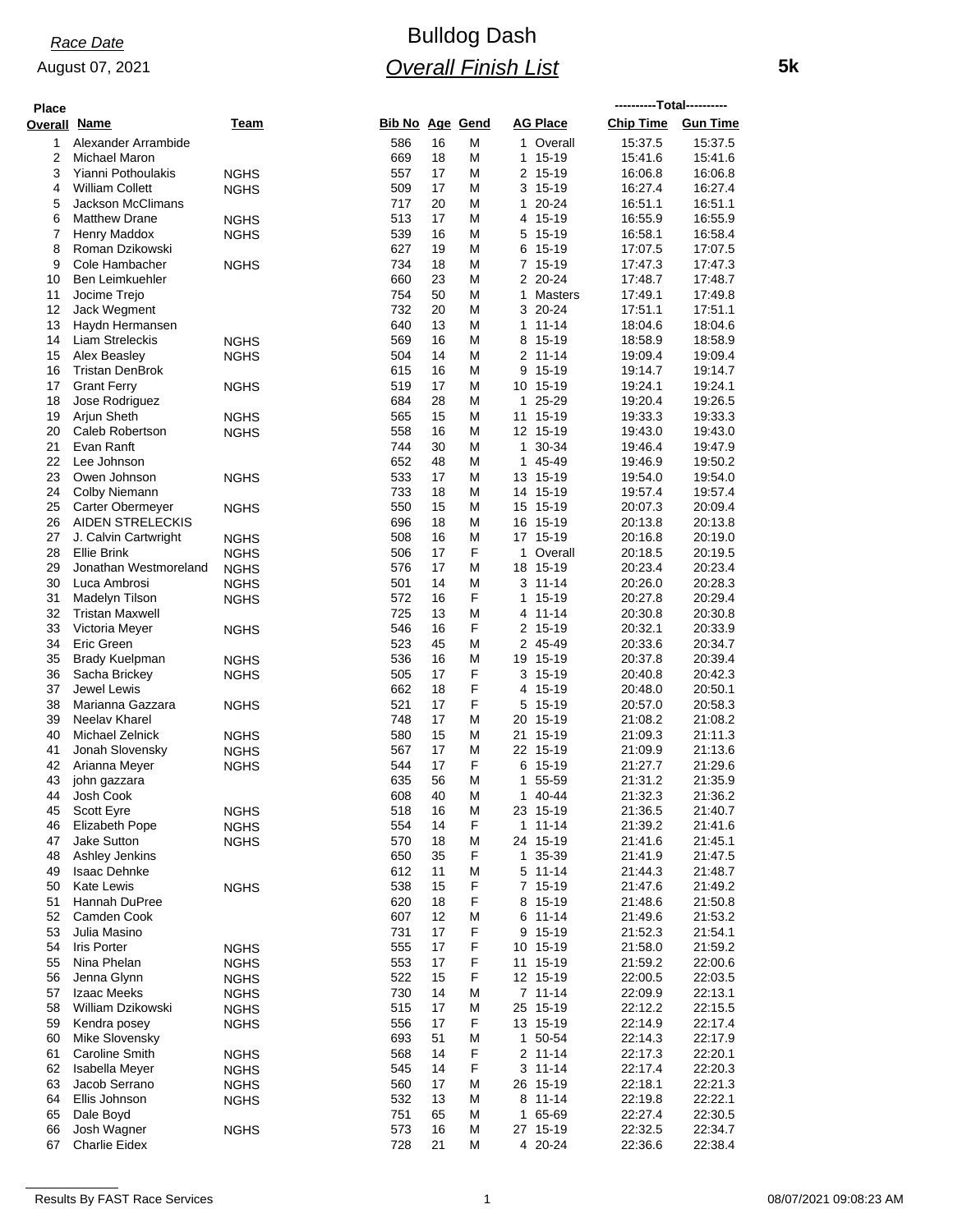August 07, 2021

### **Place**

### Bulldog Dash *Overall Finish List*

| <b>Place</b>        |                                        |             |                        |          |        |                             | ----------Total---------- |                    |
|---------------------|----------------------------------------|-------------|------------------------|----------|--------|-----------------------------|---------------------------|--------------------|
| <b>Overall Name</b> |                                        | Team        | <b>Bib No Age Gend</b> |          |        | <b>AG Place</b>             | Chip Time Gun Time        |                    |
| 68                  | <b>Robert Means</b>                    |             | 739                    | 50       | M      | 2 50-54                     | 22:38.9                   | 22:43.8            |
| 69                  | Cade Osborne                           | <b>NGHS</b> | 551                    | 16       | M      | 28 15-19                    | 22:45.5                   | 22:47.3            |
| 70                  | Siena Krafick                          | <b>NGHS</b> | 535                    | 14       | F      | 4 11-14                     | 22:55.8                   | 22:57.9            |
| 71<br>72            | <b>Grant Dehnke</b><br>James Noblit    |             | 747<br>548             | 13<br>14 | M<br>M | $11 - 14$<br>9<br>10 11-14  | 22.54.5<br>22:58.3        | 22:59.8<br>23:01.9 |
| 73                  | Peter Ambrosi                          | <b>NGHS</b> | 581                    | 46       | M      | 3 45-49                     | 23:01.3                   | 23:04.4            |
| 74                  | Hazel McQueen                          | <b>NGHS</b> | 542                    | 17       | F      | 14 15-19                    | 23:02.0                   | 23:04.7            |
| 75                  | <b>Langston Denning</b>                | <b>NGHS</b> | 511                    | 17       | M      | 29 15-19                    | 23:24.4                   | 23:28.1            |
| 76                  | Gabriel Cepeda                         |             | 736                    | 52       | M      | 3<br>50-54                  | 23:24.9                   | 23:32.2            |
| 77                  | <b>Michael Streleckis</b>              |             | 697                    | 53       | Μ      | 50-54<br>4                  | 23:40.8                   | 23:48.3            |
| 78<br>79            | Gavin Jimenez<br>Ryan Slovensky        | <b>NGHS</b> | 531<br>694             | 15<br>19 | M<br>M | 30 15-19<br>15-19<br>31     | 23:46.0                   | 23:48.7            |
| 80                  | <b>Emma Waters</b>                     | <b>NGHS</b> | 574                    | 15       | F      | 15-19<br>15                 | 24:04.4<br>24:17.7        | 24:08.6<br>24:20.1 |
| 81                  | <b>Stacy Dehnke</b>                    |             | 613                    | 44       | F      | 1<br>Masters                | 24:17.8                   | 24:23.1            |
| 82                  | <b>Jason Waters</b>                    |             | 705                    | 45       | M      | 45-49<br>4                  | 24:20.1                   | 24:26.2            |
| 83                  | Alyssa Lynch                           |             | 665                    | 21       | F      | 20-24<br>1                  | 24:27.0                   | 24:33.8            |
| 84                  | Saajan Shah                            | <b>NGHS</b> | 562                    | 15       | Μ      | 32 15-19                    | 24:31.0                   | 24:35.2            |
| 85                  | Edward Jastrzebski                     |             | 649                    | 46       | Μ      | 45-49<br>5                  | 24:27.9                   | 24:36.4            |
| 86<br>87            | Teresa Fudge<br>Alvin Todd             |             | 633<br>701             | 51<br>48 | F      | 50-54<br>1<br>45-49         | 24:32.3<br>24:34.4        | 24:37.8<br>24:42.0 |
| 88                  | <b>Daniel Sorrels</b>                  | <b>NGHS</b> | 752                    | 17       | M<br>M | 6<br>15-19<br>33            | 24:38.4                   | 24:42.0            |
| 89                  | Aidan Forren                           | <b>NGHS</b> | 520                    | 15       | Μ      | 34 15-19                    | 24:37.5                   | 24:43.3            |
| 90                  | Colin Eyre                             |             | 741                    | 14       | M      | $11 - 14$<br>11             | 24:43.8                   | 24:47.0            |
| 91                  | Daniel Woodring                        |             | 709                    | 50       | M      | 5 50-54                     | 24:39.7                   | 24:47.9            |
| 92                  | <b>Christopher Brown</b>               |             | 595                    | 18       | M      | 35 15-19                    | 24:46.2                   | 24:50.9            |
| 93                  | <b>Madeline Busse</b>                  |             | 596                    | 18       | F      | 15-19<br>16                 | 24:46.5                   | 24:51.0            |
| 94                  | <b>Bradley Robertson</b>               |             | 683                    | 45       | M      | 7 45-49                     | 24:39.3                   | 24:55.5            |
| 95<br>96            | Aleksander Jastrzebski<br>Andy Armento | <b>NGHS</b> | 530<br>585             | 16<br>38 | M<br>M | 36 15-19<br>35-39<br>1      | 24:58.8<br>24:53.7        | 24:58.8<br>25:00.0 |
| 97                  | Lucia Rogers                           | <b>NGHS</b> | 559                    | 17       | F      | 17 15-19                    | 25:01.3                   | 25:06.5            |
| 98                  | <b>Madison Maxfield</b>                | <b>NGHS</b> | 541                    | 16       | F      | 15-19<br>18                 | 25:06.0                   | 25:09.4            |
| 99                  | <b>Tyler Tallent</b>                   | <b>NGHS</b> | 571                    | 16       | M      | 37 15-19                    | 25:03.1                   | 25:11.5            |
| 100                 | Lincoln Pope                           |             | 677                    | 13       | M      | 12 11-14                    | 25:13.9                   | 25:24.2            |
| 101                 | Nolan DenBrok                          |             | 614                    | 12       | M      | 11-14<br>13                 | 25:47.2                   | 25:47.2            |
| 102                 | <b>Clare Shappert</b>                  | <b>NGHS</b> | 563                    | 14       | F      | 5<br>11-14                  | 25:44.5                   | 25:48.9            |
| 103<br>104          | Maddox Johnson<br>Chelsea Means        |             | 653<br>671             | 12<br>39 | M<br>F | 14 11-14<br>2 35-39         | 25:49.2<br>25:41.4        | 25:49.2<br>25:50.4 |
| 105                 | Kara Grieve                            | <b>NGHS</b> | 524                    | 17       | F      | 19 15-19                    | 25:53.2                   | 25:58.3            |
| 106                 | <b>Carrie Tallent</b>                  |             | 698                    | 46       | F      | 45-49<br>1                  | 25:51.1                   | 25:59.9            |
| 107                 | Deborah Santos                         |             | 745                    | 30       | F      | 30-34<br>1                  | 26:01.7                   | 26:10.0            |
| 108                 | Dip Thapa                              |             | 700                    | 46       | M      | 45-49<br>8                  | 26:07.8                   | 26:10.7            |
| 109                 | Daniel Drane                           |             | 715                    | 56       | M      | 2 55-59                     | 26:12.1                   | 26:18.3            |
| 110                 | Amelia Estes                           | NGHS        | 517                    | 13       | F      | 11-14<br>6                  | 26:16.0                   | 26:19.8            |
| 111<br>112          | Joe Carter<br>Lois Norris              |             | 598<br>720             | 77<br>15 | M<br>F | 1 70-99<br>20 15-19         | 26:19.0<br>26:19.7        | 26:22.9<br>26:26.3 |
| 113                 | Colsen Krafick                         | <b>NGHS</b> | 658                    | 9        | Μ      | $0 - 10$<br>1               | 26:31.6                   | 26:32.8            |
| 114                 | John Hoover                            | NGHS        | 527                    | 16       | M      | 15-19<br>38                 | 26:35.5                   | 26:37.7            |
| 115                 | Pearl Wilkinson                        |             | 708                    | 15       | F      | 21 15-19                    | 26:44.0                   | 26:50.3            |
| 116                 | Megan Pope                             |             | 678                    | 39       | F      | 3 35-39                     | 26:41.3                   | 26:50.8            |
| 117                 | Hannah Jones                           |             | 738                    | 19       | F      | 22 15-19                    | 26:50.7                   | 26:54.5            |
| 118                 | Mike Zelnick                           |             | 713                    | 51       | M      | 6 50-54                     | 27:00.9                   | 27:09.8            |
| 119<br>120          | <b>Philip Eaker</b><br>Jonah Carter    |             | 716<br>599             | 40<br>10 | M<br>M | 40-44<br>2<br>2<br>$0 - 10$ | 27:00.1<br>27:11.7        | 27:14.1<br>27:16.7 |
| 121                 | Yasmen Sghayyer                        | <b>NGHS</b> | 561                    | 15       | F      | 23 15-19                    | 27:14.5                   | 27:18.6            |
| 122                 | Sara Serrano                           |             | 743                    | 18       | F      | 24 15-19                    | 27:16.1                   | 27:20.0            |
| 123                 | Chad Lord                              |             | 740                    | 47       | M      | 9 45-49                     | 27:13.3                   | 27:22.6            |
| 124                 | Ayush Singh                            | <b>NGHS</b> | 566                    | 14       | M      | 15 11-14                    | 27:25.4                   | 27:28.4            |
| 125                 | Jackson Tallent                        |             | 699                    | 11       | Μ      | 11-14<br>16                 | 27:37.3                   | 27:37.3            |
| 126                 | Jennifer Grieve                        |             | 718                    | 48       | F      | 2 45-49                     | 27:37.6                   | 27:46.2            |
| 127                 | <b>Renae Waters</b>                    |             | 706                    | 44       | F      | 40-44<br>1                  | 27:39.5                   | 27:49.1            |
| 128<br>129          | Kennedy Humphrey<br>Grace Forren       | <b>NGHS</b> | 529<br>631             | 15<br>21 | F<br>F | 25 15-19<br>2 20-24         | 27:49.2<br>28:07.6        | 27:55.5<br>28:13.4 |
| 130                 | J.T. Hankins                           |             | 636                    | 43       | M      | 40-44<br>3                  | 27:55.7                   | 28:14.8            |
| 131                 | <b>Brendan McCormick</b>               |             | 727                    | 20       | M      | 20-24<br>5                  | 28:15.5                   | 28:17.2            |
| 132                 | Sandy McQueen                          |             | 670                    | 42       | F      | 40-44<br>2                  | 28:03.1                   | 28:20.1            |
| 133                 | Greg Herron                            |             | 642                    | 47       | M      | 10 45-49                    | 28:02.3                   | 28:21.0            |
| 134                 | Anneka Hitch                           |             | 645                    | 40       | F      | 3 40-44                     | 28:03.4                   | 28:22.5            |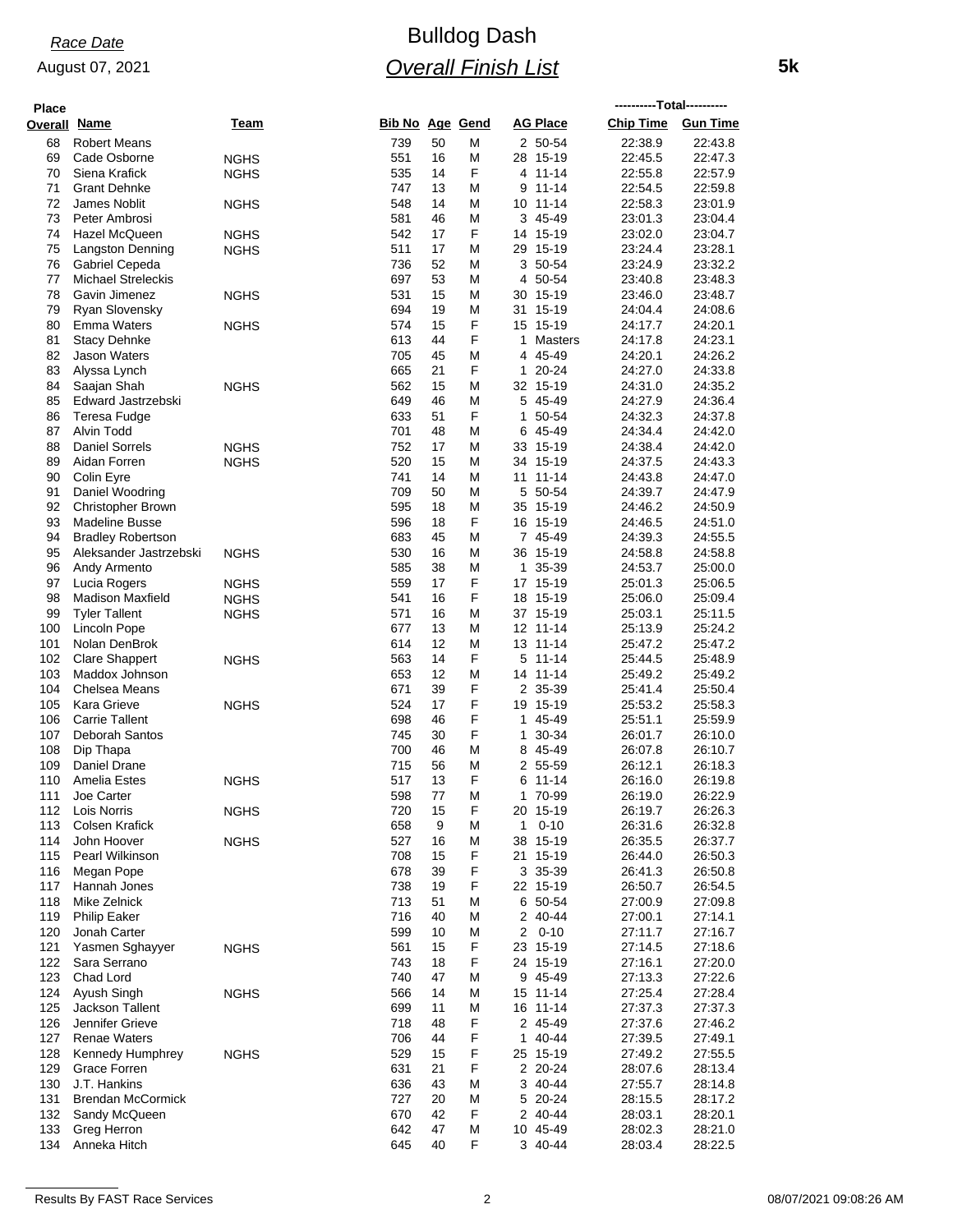### August 07, 2021

## Bulldog Dash *Overall Finish List*

| Place        |                                        |                            |                        |          |        |                            | ----------Total---------- |                    |
|--------------|----------------------------------------|----------------------------|------------------------|----------|--------|----------------------------|---------------------------|--------------------|
| Overall Name |                                        | Team                       | <b>Bib No Age Gend</b> |          |        | <b>AG Place</b>            | <b>Chip Time</b>          | <b>Gun Time</b>    |
| 135          | <b>Ella Waters</b>                     |                            | 704                    | 12       | F      | 7 11-14                    | 28:20.3                   | 28:29.3            |
| 136          | William Young                          |                            | 712                    | 43       | M      | 40-44<br>4                 | 28:22.6                   | 28:33.6            |
| 137          | Mackenzie Weaver                       | <b>NGHS</b>                | 575                    | 17       | F      | 26 15-19                   | 28:36.7                   | 28:44.5            |
| 138          | Sandra Gazzara                         |                            | 737                    | 49       | F      | 45-49<br>3                 | 28:37.3                   | 28:46.0            |
| 139          | Owen Lewis                             |                            | 663<br>689             | 13<br>48 | Μ<br>F | 17 11-14<br>4 45-49        | 28:38.8<br>28:41.0        | 28:47.1<br>28:47.5 |
| 140<br>141   | Kristen Shappert<br>Abbie Beasley      | <b>NGHS</b>                | 503                    | 14       | F      | 11-14<br>8                 | 28:44.2                   | 28:48.1            |
| 142          | Jakin Eyre                             |                            | 630                    | 12       | Μ      | 11-14<br>18                | 28:48.5                   | 28:50.7            |
| 143          | Kyra Noblit                            | <b>NGHS</b>                | 549                    | 16       | F      | 27 15-19                   | 28:54.9                   | 29:02.1            |
| 144          | Davis Hatcher                          |                            | 639                    | 15       | M      | 39<br>15-19                | 28:59.2                   | 29:04.1            |
| 145          | ELIZABETH LEWIS                        |                            | 661                    | 50       | F      | 2 50-54                    | 28:57.4                   | 29:05.3            |
| 146          | <b>Molly MacNichols</b>                |                            | 667                    | 47       | F      | 45-49<br>5                 | 29:02.6                   | 29:08.0            |
| 147          | <b>Audrey Maddox</b>                   |                            | 668                    | 14       | F      | $11 - 14$<br>9             | 29:11.1                   | 29:14.2            |
| 148          | Elizabeth Todd                         |                            | 702<br>721             | 48<br>16 | F<br>F | 45-49<br>6                 | 29:07.5                   | 29:15.2<br>29:21.1 |
| 149<br>150   | Francesca Nguy<br><b>William Piper</b> | <b>NGHS</b>                | 675                    | 49       | M      | 28<br>15-19<br>45-49<br>11 | 29:16.6<br>29:01.7        | 29:22.4            |
| 151          | Kelly Meyer                            |                            | 672                    | 47       | F      | 7 45-49                    | 29:16.6                   | 29:25.6            |
| 152          | Erin Shea                              | NGHS                       | 564                    | 17       | F      | 15-19<br>29                | 29:22.3                   | 29:28.9            |
| 153          | Kevin Shea                             |                            | 690                    | 51       | Μ      | 7 50-54                    | 29:20.6                   | 29:36.2            |
| 154          | <b>Francy Rodriguez</b>                |                            | 746                    | 56       | F      | 55-59<br>1                 | 29:36.0                   | 29:53.6            |
| 155          | Leonor Bolanos                         |                            | 590                    | 59       | F      | 2 55-59                    | 29:36.1                   | 29:53.8            |
| 156          | Colin jones                            |                            | 655                    | 59       | Μ      | 55-59<br>3                 | 30:16.2                   | 30:32.0            |
| 157          | Liz Carter                             |                            | 600                    | 41       | F      | 40-44<br>4                 | 30:35.6                   | 30:41.2            |
| 158<br>159   | Lucas Carter<br>Eunice Maia            |                            | 601<br>719             | 12<br>15 | M<br>F | 11-14<br>19<br>30 15-19    | 30:36.6<br>30:37.1        | 30:41.6<br>30:44.0 |
| 160          | <b>Brooklyn Haynie</b>                 | <b>NGHS</b><br><b>NGHS</b> | 526                    | 16       | F      | 31 15-19                   | 30:37.9                   | 30:44.4            |
| 161          | Yeseo Han                              | <b>NGHS</b>                | 525                    | 15       | F      | 32 15-19                   | 30:47.7                   | 30:52.4            |
| 162          | Angela Young                           |                            | 710                    | 43       | F      | 40-44<br>5                 | 30:53.9                   | 31:03.8            |
| 163          | <b>Chris Shappert</b>                  |                            | 688                    | 48       | Μ      | 12 45-49                   | 31:03.9                   | 31:10.6            |
| 164          | <b>Brad Boswell</b>                    |                            | 591                    | 48       | Μ      | 13 45-49                   | 31:08.3                   | 31:14.4            |
| 165          | Ashlyn Humphrey                        | <b>NGHS</b>                | 528                    | 16       | F      | 33 15-19                   | 31:33.4                   | 31:40.2            |
| 166          | Courtney Kunchick                      | <b>NGHS</b>                | 537                    | 16       | F      | 34 15-19                   | 31:33.9                   | 31:40.9            |
| 167<br>168   | <b>Steve Lewis</b><br>J.D. Butler      |                            | 664<br>724             | 47<br>11 | Μ<br>M | 14 45-49<br>20 11-14       | 31:39.5<br>31:54.2        | 31:47.9<br>31:54.2 |
| 169          | Jodie DuPree                           | <b>NGHS</b>                | 514                    | 16       | F      | 35 15-19                   | 31:50.6                   | 31:54.8            |
| 170          | Eileen Hill                            |                            | 644                    | 44       | F      | 40-44<br>6                 | 31:48.4                   | 31:58.8            |
| 171          | Thomas Harrington                      |                            | 638                    | 58       | Μ      | 55-59<br>4                 | 31:57.4                   | 32:08.0            |
| 172          | Krupa Patel                            | NGHS                       | 552                    | 15       | F      | 36 15-19                   | 32:11.4                   | 32:15.8            |
| 173          | Paul Dzikowski                         |                            | 626                    | 50       | Μ      | 8<br>50-54                 | 32:08.0                   | 32:18.5            |
| 174          | Ella Myers                             |                            | 673                    | 10       | F      | $0 - 10$<br>1              | 32:09.9                   | 32:20.0            |
| 175          | Sean Myers                             |                            | 674                    | 35       | Μ      | 2 35-39                    | 32:10.5                   | 32:20.6            |
| 176<br>177   | Kira Cousin<br>Nathan Kerns            | <b>NGHS</b>                | 510<br>742             | 17<br>14 | F<br>М | 37<br>15-19<br>21 11-14    | 32:22.7<br>32:28.7        | 32:26.7<br>32:40.9 |
| 178          | Molly Harrington                       |                            | 637                    | 27       | ۲.     | 1<br>25-29                 | 32.36.6                   | 32:46.9            |
| 179          | Samuel Lyon                            |                            | 666                    | 28       | M      | 2 25-29                    | 32:53.3                   | 32:57.8            |
| 180          | Ruth Zalalem                           | <b>NGHS</b>                | 579                    | 15       | F      | 38 15-19                   | 33:24.4                   | 33:28.6            |
| 181          | Jeanne Yoon                            | <b>NGHS</b>                | 577                    | 14       | F      | 10 11-14                   | 33:35.9                   | 33:40.6            |
| 182          | Jen Davis                              |                            | 611                    | 47       | F      | 45-49<br>8                 | 33:48.4                   | 33:59.8            |
| 183          | Jason Davis                            |                            | 610                    | 49       | Μ      | 15 45-49                   | 33:48.1                   | 34:00.1            |
| 184          | Melody Biederman<br>Susan Obrien       |                            | 588                    | 65       | F      | 65-69<br>1                 | 34:03.2                   | 34:18.9            |
| 185<br>186   | Kellice Young                          | <b>NGHS</b>                | 749<br>578             | 56<br>13 | F<br>Μ | 55-59<br>3<br>22 11-14     | 34:21.9<br>34:33.4        | 34:30.7<br>34:35.6 |
| 187          | Mark Hambacher                         |                            | 750                    | 53       | Μ      | 50-54<br>9                 | 34:30.9                   | 34:39.3            |
| 188          | <b>Stanley DuPree</b>                  |                            | 622                    | 13       | Μ      | 23 11-14                   | 34:34.2                   | 34:39.4            |
| 189          | <b>Elizabeth Eaker</b>                 | <b>NGHS</b>                | 516                    | 15       | F      | 39 15-19                   | 34:38.6                   | 34:45.8            |
| 190          | Amy Hoover                             |                            | 646                    | 46       | F      | 9 45-49                    | 34:39.5                   | 34:48.9            |
| 191          | Alan Edwards                           |                            | 629                    | 81       | Μ      | 2 70-99                    | 34:58.8                   | 35:16.1            |
| 192          | Yolanda Johnson                        |                            | 654                    | 47       | F      | 10 45-49                   | 35:23.3                   | 35:43.4            |
| 193          | Ross Pope                              |                            | 680                    | 16       | Μ      | 40 15-19                   | 35:39.3                   | 35:48.4            |
| 194<br>195   | Benson Pope<br>Sophia Munch            | <b>NGHS</b>                | 676<br>547             | 10<br>15 | Μ<br>F | 3<br>$0 - 10$<br>40 15-19  | 35:41.3<br>36:02.1        | 35:50.1<br>36:09.0 |
| 196          | <b>Tye Walder</b>                      |                            | 703                    | 23       | Μ      | 6 20-24                    | 35:50.9                   | 36:09.2            |
| 197          | Caden Jimenez                          |                            | 651                    | 13       | Μ      | 24 11-14                   | 36:01.1                   | 36:20.1            |
| 198          | Kaylee Young                           |                            | 711                    | 11       | F      | $11 - 14$<br>11            | 37:04.7                   | 37:15.1            |
| 199          | Caden Boswell                          |                            | 592                    | 9        | Μ      | $0 - 10$<br>4              | 37:50.6                   | 37:55.3            |
| 200          | Ella Armento                           | <b>NGHS</b>                | 502                    | 15       | F      | 15-19<br>41                | 37:49.9                   | 37:55.7            |
| 201          | Kelli Kuelpman                         |                            | 659                    | 48       | F      | 11 45-49                   | 37:44.2                   | 37:58.5            |